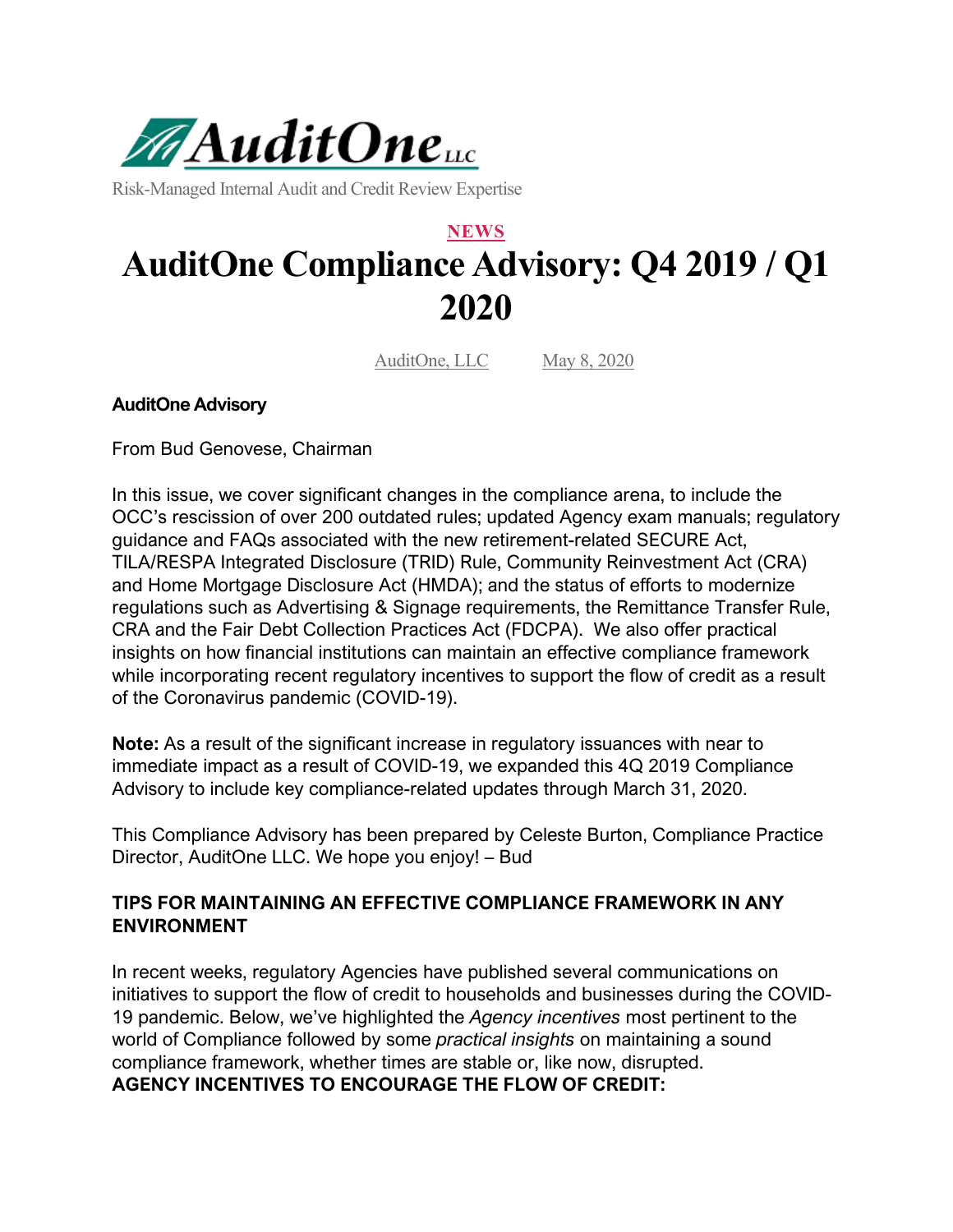#### INTERAGENCY STATEMENT ON LOAN MODIFICATIONS

The FDIC, FRB, OCC, NCUA and CFPB issued an Interagency Statement on Loan Modifications and Reporting by Financial Institutions Working with Customers Affected by the COVID-19 to encourage financial institutions to work constructively with borrowers impacted by COVID-19 and provide additional information regarding loan modifications. Highlights:

- Encourages financial institutions to work constructively with borrowers affected by COVID-19;
- Will not criticize institutions for prudent loan modifications and will not direct supervised institutions to automatically categorize COVID-19-related loan modifications as troubled debt restructurings (TDRs);
- Confirmed with the Financial Accounting Standards Board (FASB) that short-term modifications made on a good faith basis in response to COVID-19 to borrowers who were current prior to any relief are not TDRs;
- Modification efforts described in the interagency statement for one-to-four family residential mortgages where loans are prudently underwritten and not past due or carried in nonaccrual status do not result in loans being considered restructured or modified for the purpose of respective risk-based capital rules; and
- Views prudent loan modification programs in response to COVID-19 as positive actions that can effectively manage or mitigate adverse impacts on borrowers due to COVID-19, leading to improved loan performance and reduced credit risk.

The Interagency Statement also provides supervisory views on regulatory reporting of past due and nonaccrual status for loan modification programs whereby past due status should be based on the modified due date. Additionally, it reminds institutions that loans that have been restructured will continue to be eligible as collateral at the FRB's discount window based on the usual criteria. This applies to financial institutions with assets under \$1 billion. A link to the statement

follows: <https://www.fdic.gov/news/news/press/2020/pr20038a.pdf>

#### LETTER FROM THE NATIONAL CREDIT UNION ADMINISTRATION (NCUA)

The NCUA recently issued a Letter that seeks to encourage credit unions to provide additional financial assistance to borrowers impacted by COVID-19…"The NCUA encourages credit unions to work with affected borrowers"…noting that examiners "will not criticize a credit union's efforts to provide prudent relief for members when such efforts are conducted in a reasonable manner with proper controls and management oversight." Among the suggested accommodations:

- Waive overdraft, late and ATM fees;
- Waive early withdrawal penalties on time deposits;
- Ease credit terms and restrictions on check cashing;
- Increase credit card limits: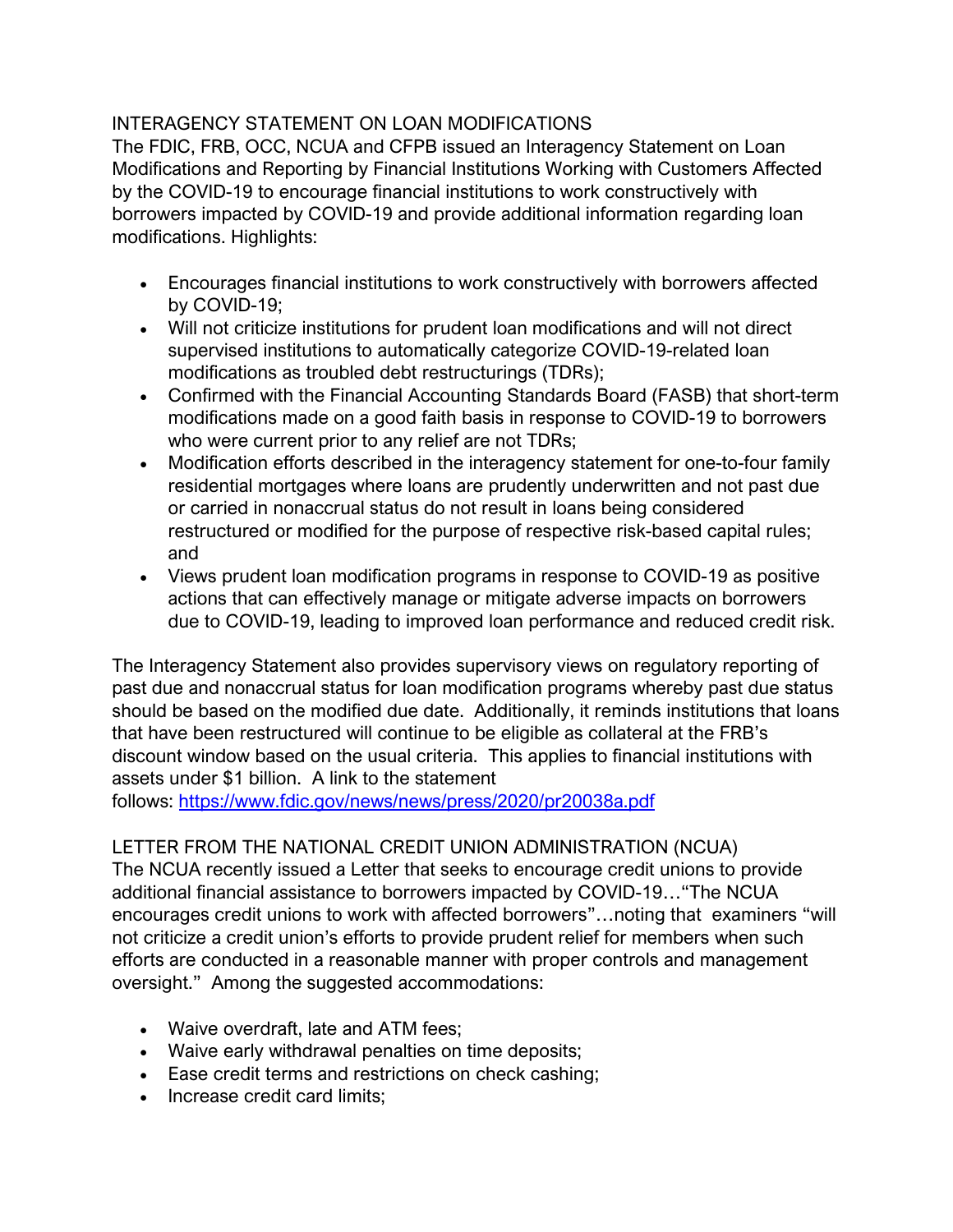- Increase ATM daily cash withdrawal limits;
- Ease restrictions on cashing out-of-state and non-member checks;
- Offer payment accommodations, such as allowing borrowers to defer or skip some payments or extend the payment due dates, which would avoid delinquencies and negative credit bureau reporting caused by any COVID-19 related disruptions.

A link follows: [https://www.ncua.gov/files/letters-credit-unions/20-cu-02-ncua-actions](https://www.ncua.gov/files/letters-credit-unions/20-cu-02-ncua-actions-related-covid-19.pdf)[related-covid-19.pdf](https://www.ncua.gov/files/letters-credit-unions/20-cu-02-ncua-actions-related-covid-19.pdf)

HUD, FHFA, CFPB SUPENSION OF FORECLOSURES & EVICTIONS Several announcements were made regarding this initiative:

- The U.S. Department of Housing and Urban Development (HUD) and the Federal Housing Finance Agency (FHFA) temporarily suspended all foreclosures and evictions "in response to the economic shock renters and homeowners are experiencing due to the outbreak of COVID-19."
- The CFPB announced a *moratorium* on foreclosures and evictions of borrowers with federally backed mortgage loans, noting that it is a "timely and an important step in providing assurance to consumers amid ongoing concerns about the spread of the COVID-19"
- The FHFA announced it had directed government-sponsored enterprises (GSEs) Fannie Mae and Freddie Mac to suspend foreclosures and evictions for at least 60 days due to the COVID-19 national emergency. The foreclosure and eviction suspension applies to homeowners with a GSE-backed single-family mortgage.
- President Trump announced a *suspension* through April of foreclosures and evictions related to mortgages insured by the Federal Housing Administration. The White House later put out a statement clarifying that the policy will *extend at least 60 days*.

#### PRIMARY DEALER CREDIT FACILITY

To support the credit needs of American households and businesses, the FRB announced that it will establish a Primary Dealer Credit Facility (PDCF) that will offer overnight and term funding with maturities up to 90 days (available as of March 20, 2020). It will be in place for at least six months and may be extended as conditions warrant. Credit extended to primary dealers under this facility may be collateralized by a broad range of investment grade debt securities, including commercial paper, municipal bonds and a broad range of equity securities. The interest rate charged will be the primary credit rate, or discount rate, at the Federal Reserve Bank of New York. An explanatory link follows: [https://www.investopedia.com/terms/p/primary](https://www.investopedia.com/terms/p/primary-dealer-credit-facility-pdcf.asp)[dealer-credit-facility-pdcf.asp](https://www.investopedia.com/terms/p/primary-dealer-credit-facility-pdcf.asp)

MONEY MARKET MUTUAL FUND LIQUIDITY FACILITY (MMLF) The FRB launched the MMLF to enhance the liquidity and functioning of money markets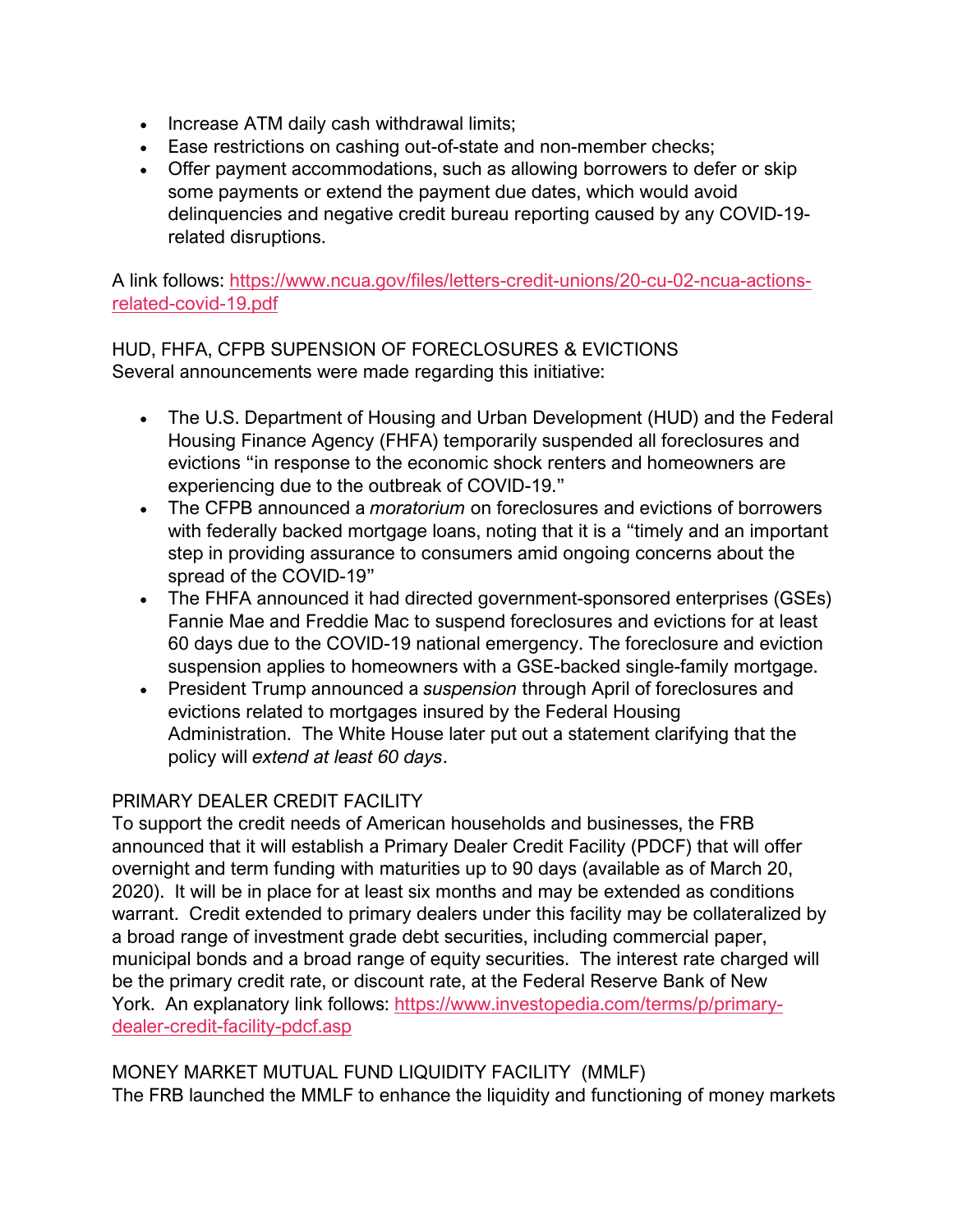and to support the economy. The interim final rule modifies the Agencies' capital rules so that financial institutions receive credit for the low risk of their MMLF activities, reflecting the fact that institutions would be taking no credit or market risk in association with such activities. An explanatory link follows: [https://www.investopedia.com/money](https://www.investopedia.com/money-market-mutual-fund-liquidity-facility-4800304)[market-mutual-fund-liquidity-facility-4800304](https://www.investopedia.com/money-market-mutual-fund-liquidity-facility-4800304)

## AGENCY STATEMENTS ON CREDIT LOSS ACCOUNTING STANDARDS AND COUNTERPARTY CREDIT RISK DERIVATIVES

On March 27, 2020, the FRB, OCC and FDIC announced two actions to support the U.S. economy and allow banking organizations to continue lending to households and businesses:

- Allowing early adoption of a new methodology on how certain banking organizations are required to measure counterparty credit risk derivatives contracts. A link follows: [https://www.federalreserve.gov/newsevents/pressreleases/files/bcreg202](https://www.federalreserve.gov/newsevents/pressreleases/files/bcreg20200327a1.pdf) [00327a1.pdf](https://www.federalreserve.gov/newsevents/pressreleases/files/bcreg20200327a1.pdf)
- Providing an optional extension of the regulatory capital transition for the new credit loss accounting standard. A link follows: [https://www.federalreserve.gov/newsevents/pressreleases/files/bcreg202](https://www.federalreserve.gov/newsevents/pressreleases/files/bcreg20200327a2.pdf) [00327a2.pdf](https://www.federalreserve.gov/newsevents/pressreleases/files/bcreg20200327a2.pdf)

## TOTAL LOSS ABSORBING CAPACITY

The FRB announced a technical change and interim final rule that will phase in gradually the automatic restrictions associated with a firm's "total loss absorbing capacity," or TLAC, buffer requirements, if TLAC levels decline. TLAC is an additional cushion of capital and long-term debt that could be used to recapitalize a bank if it is in distress. A link

follows: [https://www.federalreserve.gov/newsevents/pressreleases/files/bcreg20200323](https://www.federalreserve.gov/newsevents/pressreleases/files/bcreg20200323a1.pdf) [a1.pdf](https://www.federalreserve.gov/newsevents/pressreleases/files/bcreg20200323a1.pdf)

# **PRACTICAL INSIGHTS**

While regulatory Agencies have consistently provided financial institutions assurance that they will not criticize activities designed to ensure the flow of credit to households "when they are conducted in a reasonable manner with proper controls and management oversight", the expectation that consumers not be harmed remains a regulator concern – as demonstrated by a very recent suit by the CFPB against multiple institutions and individuals over FCRA, UDAAP and TSR (detailed later in this edition).

There is a saying that the *Old is Forever New*, which also rings true when it comes to the basics of maintaining an effective compliance framework. So, we wanted to leave you with some basic principles that can be applied to ensure a sound Compliance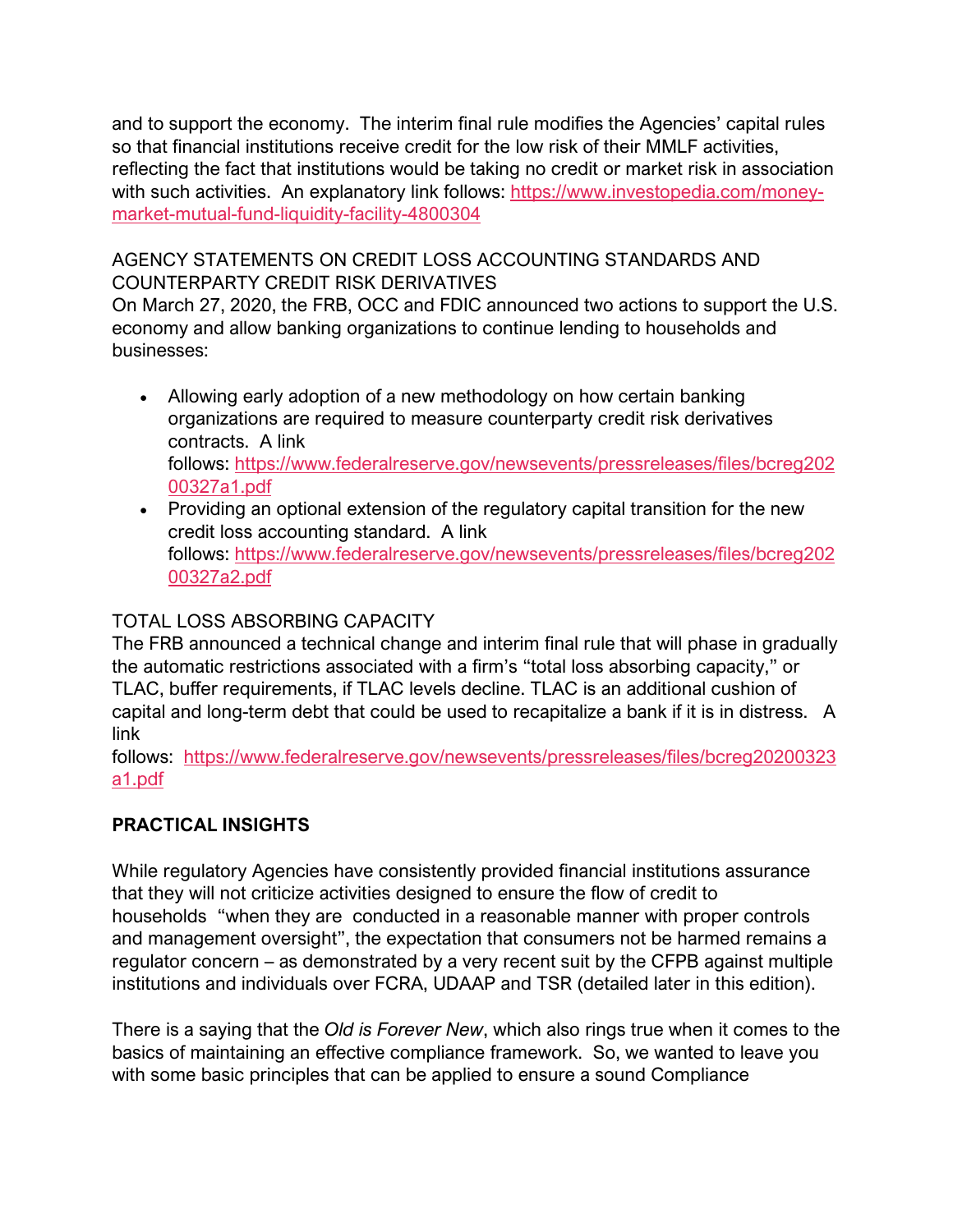environment at any time. We hope you find the following key components of an effective Compliance Management System useful.

- Fully document "end-to-end" compliance processes in the form of policies and procedures.
- Update the Compliance Risk Assessment as significant changes to products, services and underlying processes occur.
- Identify and document exception criteria (e.g., to established credit/income qualifications, fees, rates, terms, etc.). Ensure exception criteria are consistently applied (e.g., if ATM fees are waived in location A, the same practice is applied in location B). And if the relative risk warrants that different practices be applied, ensure that the justification is documented and that a supervisor/manager provides documented concurrence. Where uncertainties exist, documented legal opinion is recommended.
- Train employees on the documented processes, including any exception criteria.
- Establish a means to monitor and enforce compliance with documented policies and procedures. Ensure any exceptions noted are reviewed for the root cause, that consumers are all made whole individually, and that any trends are examined.
- Identify consequences of non-compliance, including impact on performance evaluations and incentive compensation.
- Ensure that senior management and the Board are provided periodic Compliance updates.

# **SECURE ACT SIGNED INTO LAW**

The Setting Every Community Up for Retirement Enhancement (SECURE) Act, signed into law and effective January 1, 2020, changes certain retirement rules that are worthy of mention. Key provisions:

- Eliminates maximum cap for contributions to traditional individual retirement accounts
- Allows employers to offer annuities as investment options in 401(k) plans
- Increases required minimum distribution age to 72 (formerly 70.5) and eliminates the maximum age for IRA contributions (formerly capped at 70.5)
- Provides small business tax incentives to set up automatic enrollment in retirement plans – and opens the door for institutions to work with a broader range of companies to offer employee retirement accounts
- Eliminates rule that lets account beneficiaries stretch distributions across their lifetime; the entire balance must be distributed by the 10th year

Details: <https://money.com/what-serure-act-retirement-law-means-for-you/>

# **CRA MODERNIZATION**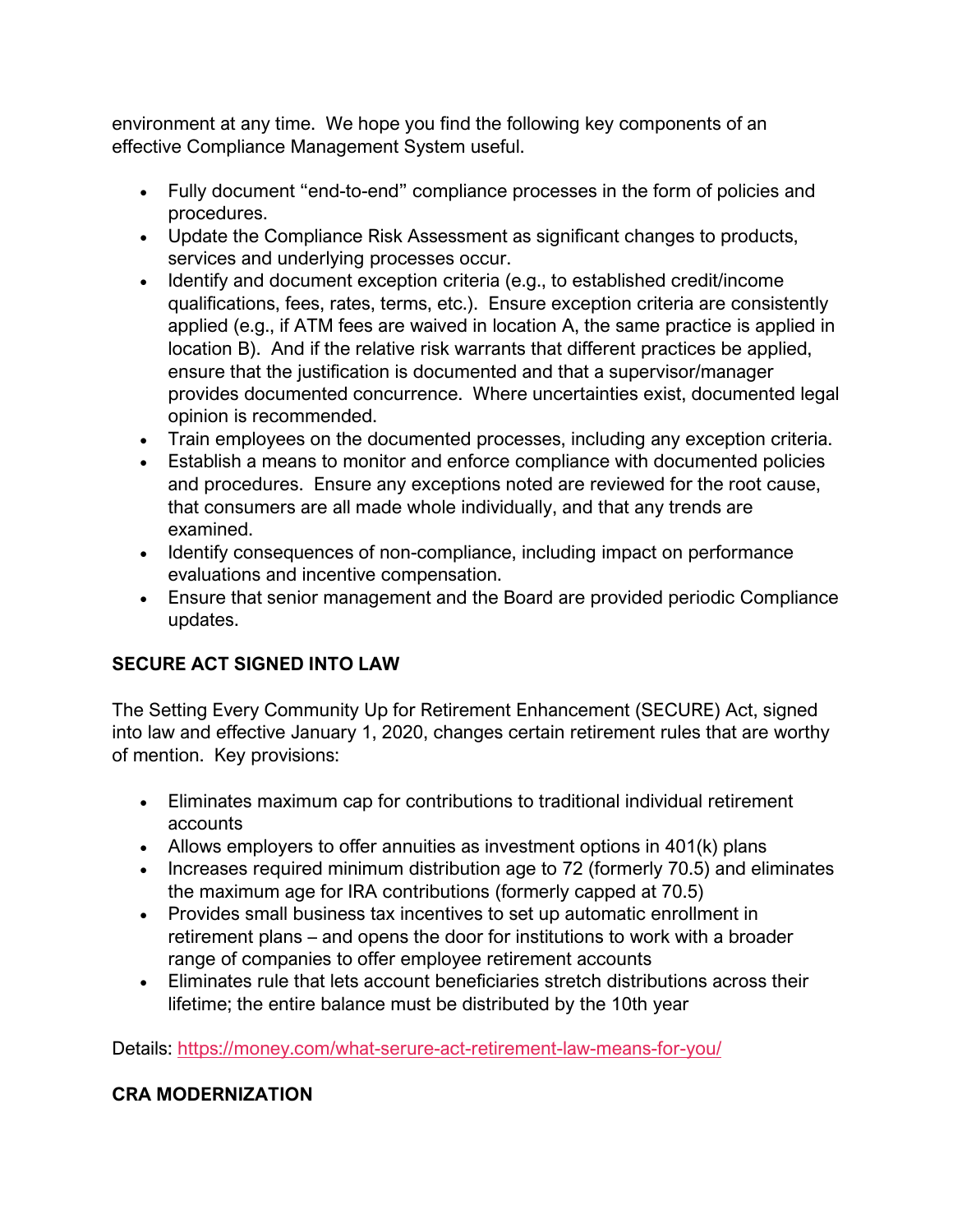Efforts continue to rewrite rules implementing the Community Reinvestment Act (CRA) with a desire to expand qualifying activities and credit associated with activities that benefit communities outside of bank branch networks. The comment period on proposed amendments has been extended to April 8, 2020. A link follows:

[https://www.federalregister.gov/documents/2020/02/26/2020-03766/community](https://www.federalregister.gov/documents/2020/02/26/2020-03766/community-reinvestment-act-regulations-extension-of-comment-period?utm_campaign=subscription+mailing+list&utm_source=federalregister.gov&utm_medium=email)[reinvestment-act-regulations-extension-of-comment](https://www.federalregister.gov/documents/2020/02/26/2020-03766/community-reinvestment-act-regulations-extension-of-comment-period?utm_campaign=subscription+mailing+list&utm_source=federalregister.gov&utm_medium=email)[period?utm\\_campaign=subscription+mailing+list&utm\\_source=federalregister.gov&utm](https://www.federalregister.gov/documents/2020/02/26/2020-03766/community-reinvestment-act-regulations-extension-of-comment-period?utm_campaign=subscription+mailing+list&utm_source=federalregister.gov&utm_medium=email) [\\_medium=email](https://www.federalregister.gov/documents/2020/02/26/2020-03766/community-reinvestment-act-regulations-extension-of-comment-period?utm_campaign=subscription+mailing+list&utm_source=federalregister.gov&utm_medium=email)

ASSET THRESHOLDS: Effective January 1, 2020, the OCC, FRB and FDIC amended their CRA regulations to adjust the asset-size thresholds. Up to \$326 million is now considered a Small Institution; from \$326 million up to \$1.305 billion is now Intermediate Small; and greater than \$1.305 billion is now Large.

FRB ANALYTICS DATA TABLES: The FRB recently announced the publication of Analytics Data Tables combining HMDA, CRA small business, small farm loan and manually extracted data from CRA Performance Evaluations. This is intended to provide insight into the historical relationship between bank lending activity and regulatory assessments. Bank attributes, deposit data, branching, demographics, and other thirdparty vendor data supplement the tables – a step forward in helping financial institutions prepare for CRA exams. Links to the new CRA Analytics Data Tables as well as the User Guide and Data Dictionary follow:

- [CRA Analytics Data Tables \(.zip\)](https://www.federalreserve.gov/consumerscommunities/files/cra-data-tables.zip)
- [User Guide for the CRA Analytics Data Tables \(PDF\)](https://www.federalreserve.gov/consumerscommunities/files/cra-data-tables-user-guide.pdf)
- [Data Dictionary Documentation for the CRA Analytics Data Tables \(.zip\)](https://www.federalreserve.gov/consumerscommunities/files/cra-data-tables-data-dictionary-documentation.zip)

# **OTHER COMPLIANCE NEWS, DEVELOPMENTS and ENFORCEMENT**

#### **OCC Rescinds 205 Outdated Rules and Makes Technical Amendments to Other Real Estate Owned (OREO)**

- On March 5, 2020, the OCC announced the rescission of 205 OCC issuances, including some issued by the former Office of Thrift Supervision (OTS). A link follows: <https://occ.gov/news-issuances/bulletins/2020/bulletin-2020-11.html>
- Effective January 1, 2020, the OCC published in the Federal Register a final rule to revise the OREO rule and make related technical amendments. A link follows: [https://www.federalregister.gov/documents/2019/11/21/2019-](https://www.federalregister.gov/documents/2019/11/21/2019-25279/other-real-estate-owned-and-technical-amendments-amendment-of-effective-date-and-correction) [25279/other-real-estate-owned-and-technical-amendments-amendment-of](https://www.federalregister.gov/documents/2019/11/21/2019-25279/other-real-estate-owned-and-technical-amendments-amendment-of-effective-date-and-correction)[effective-date-and-correction](https://www.federalregister.gov/documents/2019/11/21/2019-25279/other-real-estate-owned-and-technical-amendments-amendment-of-effective-date-and-correction)

#### **FDIC Updates Risk Management Exam Module, Issues New Technology Guide**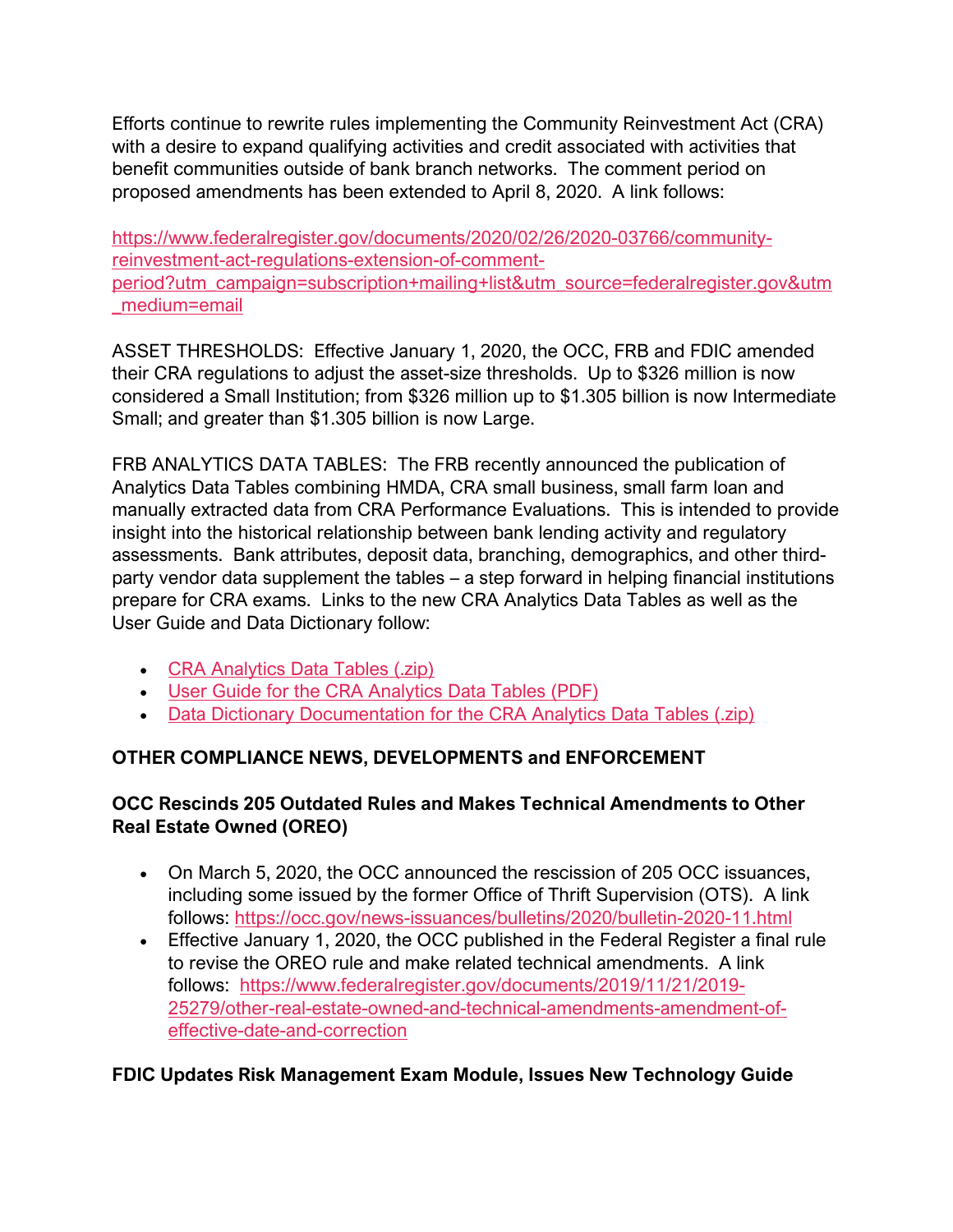• "In its continuing effort to encourage technological innovation in the banking sector, the FDIC's technology lab (FDITech) released a new guide to help financial technology companies and others partner with banks. [Conducting](https://www.fdic.gov/fditech/guide.pdf?source=govdelivery&utm_medium=email&utm_source=govdelivery&utm_campaign=website&utm_source=sendgrid.com&utm_medium=email)  [Business with Banks: A Guide for Third Parties](https://www.fdic.gov/fditech/guide.pdf?source=govdelivery&utm_medium=email&utm_source=govdelivery&utm_campaign=website&utm_source=sendgrid.com&utm_medium=email) is designed to help third parties understand the environment in which banks operate and navigate the requirements unique to banking. The Guide is an initial effort to address concerns that Chairman McWilliams has heard from banks and technology companies across the country related to challenges associated with on-boarding at institutions. [FDiTech](https://www.fdic.gov/fditech/index.html?source=govdelivery&utm_medium=email&utm_source=govdelivery&utm_campaign=website&utm_source=sendgrid.com&utm_medium=email&utm_campaign=website&utm_source=sendgrid.com&utm_medium=email) is working to develop additional tools and resources to increase opportunities for partnerships and eliminate unnecessary burdens and costs associated with third party risk management. In the meantime, *Conducting Business with Banks* should serve as a helpful guide to both banks and third parties." A link

follows: [https://www.fdic.gov/fditech/guide.pdf?source=govdelivery&utm\\_mediu](https://www.fdic.gov/fditech/guide.pdf?source=govdelivery&utm_medium=email&utm_source=govdelivery) [m=email&utm\\_source=govdelivery](https://www.fdic.gov/fditech/guide.pdf?source=govdelivery&utm_medium=email&utm_source=govdelivery)

• The FDIC Risk Management examination module is now updated with a new appendix focusing on exam processes and tools. A link follows: <https://www.fdic.gov/news/news/financial/2019/fil19084.pdf>

#### **CFPB Publishes Several New Guides and FAQ's**

- On February 1st, the CFPB announced plans to establish a new category of materials that are similar to previous compliance resources but will now be designated as "Compliance Aids." Of particular importance is that the CFPB asserted that – when exercising its enforcement and supervisory discretion – it *does not* intend to sanction, or ask a court to sanction, entities that reasonably rely on these Compliance Aids. So, although regulated entities are not required to comply with the Compliance Aids themselves (they are required only to comply with the underlying rules and statutes), the Aids may provide a window into how the CFPB is likely to assess compliance with the requirements referenced within. A link follows: [https://www.govinfo.gov/content/pkg/FR-2020-](https://www.govinfo.gov/content/pkg/FR-2020-01-27/pdf/2020-00648.pdf) [01-27/pdf/2020-00648.pdf](https://www.govinfo.gov/content/pkg/FR-2020-01-27/pdf/2020-00648.pdf)
- The CFPB published two Guides that provide guidance and examples for commonly asked questions pertaining to these areas – one on disclosing construction and construction-permanent loans with a separate Loan Estimate and Closing Disclosure for each phase of the transaction, and one on disclosing a combined Loan Estimate and a combined Closing Disclosure for both phases of a construction-permanent transaction. A link

follows: [https://www.consumerfinance.gov/policy-compliance/guidance/tila-respa](https://www.consumerfinance.gov/policy-compliance/guidance/tila-respa-disclosure-rule/)[disclosure-rule/](https://www.consumerfinance.gov/policy-compliance/guidance/tila-respa-disclosure-rule/)

• The CFPB updated its 2013 *Bulletin on Responsible Business Conduct*. The crux of the guidance focuses on building a culture of compliance internally and with service providers, in order to minimize the likelihood of violations of laws and regulations, for the overarching purpose of preventing harm to consumers. A link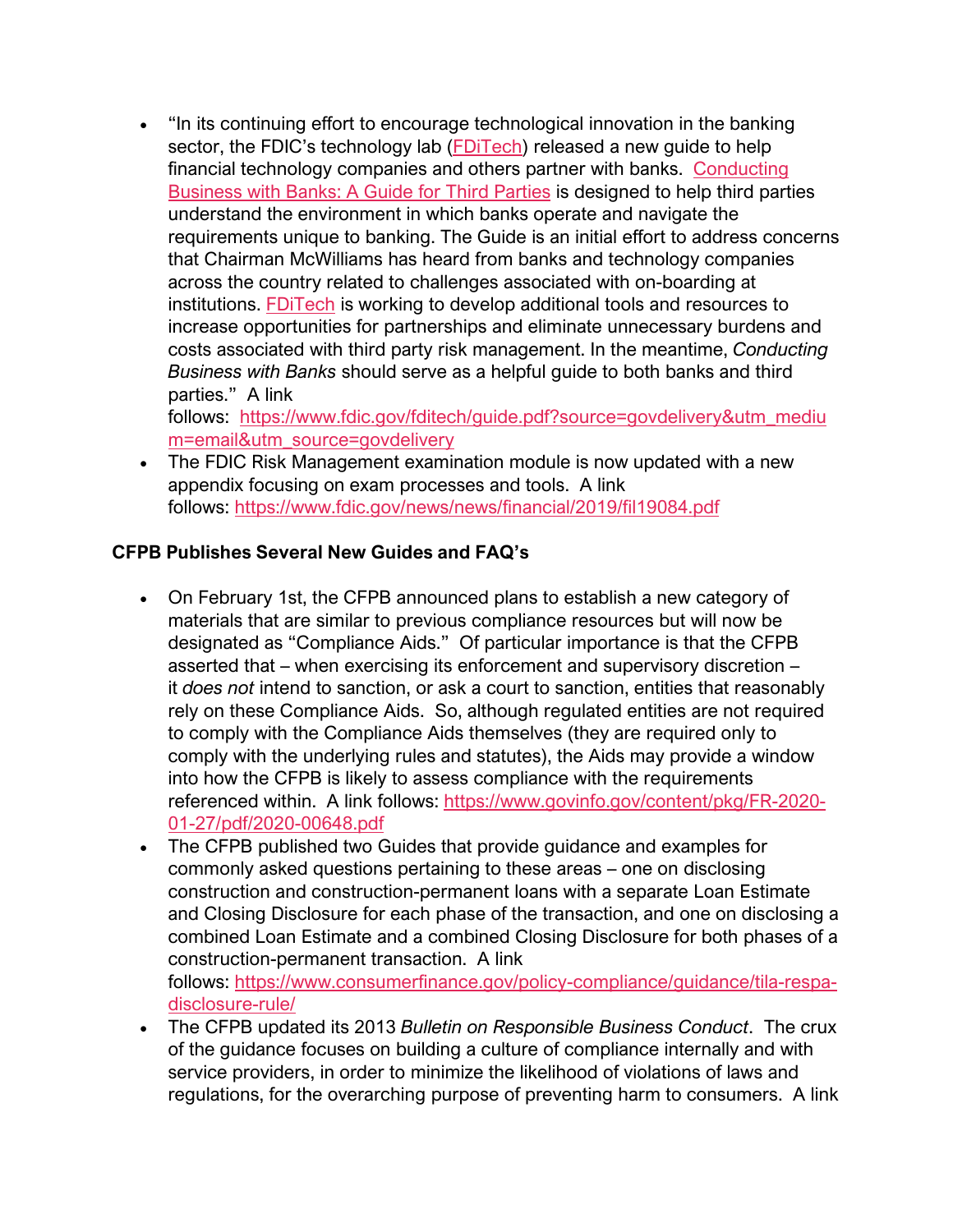follows: [https://files.consumerfinance.gov/f/documents/cfpb\\_bulletin-2020-](https://files.consumerfinance.gov/f/documents/cfpb_bulletin-2020-01_responsible-business-conduct.pdf) 01 responsible-business-conduct.pdf

- New TRID FAQs have been issued covering Loan Estimates, Closing Disclosures, Model Forms and Lender Credits, among other areas. A link follows: [https://www.consumerfinance.gov/policy-compliance/guidance/tila-respa](https://www.consumerfinance.gov/policy-compliance/guidance/tila-respa-disclosure-rule/tila-respa-integrated-disclosure-faqs/)[disclosure-rule/tila-respa-integrated-disclosure-faqs/](https://www.consumerfinance.gov/policy-compliance/guidance/tila-respa-disclosure-rule/tila-respa-integrated-disclosure-faqs/)
- The CFPB issued new HMDA FAQs. Topics covered include Universal Loan Identifier & Legal Entity Identifier; Ethnicity, Race, and Sex; Discount Points; and Construction and Construction/Permanent Transactions. A link to the most recent version, updated March 6, 2020, follows: [https://files.consumerfinance.gov/f/documents/cfpb\\_HMDA\\_frequently](https://files.consumerfinance.gov/f/documents/cfpb_HMDA_frequently-asked-questions.pdf)[asked-questions.pdf](https://files.consumerfinance.gov/f/documents/cfpb_HMDA_frequently-asked-questions.pdf)
- The 2020 edition of the "Guide to HMDA Reporting: Getting It Right!" is now available at [https://www.ffiec.gov/hmda/pdf/2020guide.pdf.](https://www.ffiec.gov/hmda/pdf/2020guide.pdf) It reflects updates to incorporate content from the HMDA Rule issued by the CFPB in October 2019.

## **Comment Period Extended for Modernizing Signage and Advertising Requirements & Fair Debt Collection Practices Act (FDCPA)**

The FDIC announced that it is extending to April 20, 2020, the public comment period for its Request for Information (RFI) on potentially modernizing FDIC sign and advertising requirements (12 C.F.R. Part 328) to reflect how banks take deposits through various evolving channels. The RFI was published in the *Federal Register* on February 26, 2020, with a comment period originally set to close on March 19, 2020. A link

follows: [https://www.fdic.gov/news/news/financial/2020/fil20015.html?source=govdeliver](https://www.fdic.gov/news/news/financial/2020/fil20015.html?source=govdelivery&utm_medium=email&utm_source=govdelivery) [y&utm\\_medium=email&utm\\_source=govdelivery](https://www.fdic.gov/news/news/financial/2020/fil20015.html?source=govdelivery&utm_medium=email&utm_source=govdelivery)

The CFPB announced that it is extending the comment period for the Supplemental Debt Collection Proposal on Time-Barred Debt, until June 5, 2020. A link follows: [https://files.consumerfinance.gov/f/documents/cfpb\\_debt-collection](https://files.consumerfinance.gov/f/documents/cfpb_debt-collection-supplemental-nprm_comment-extension-notice.pdf)[supplemental-nprm\\_comment-extension-notice.pdf](https://files.consumerfinance.gov/f/documents/cfpb_debt-collection-supplemental-nprm_comment-extension-notice.pdf)

# **Civil Money Penalty (CMP) Maximums Increased**

Effective January 15, 2010, the CFPB, FDIC, FRB and NCUA CMP maximum penalties increased. The highest CMP that may be charged by any one agency is just under \$2.05 million – up from \$2.01 million in 2019. The increased amounts will apply to penalties applied toward misconduct occurring on or after Nov. 5, 2015.

# **Truth In Lending Exemption Threshold Change**

Effective January 1, 2020, creditors with assets of less than \$2.202 billion (including assets of certain affiliates) as of December 31, 2019, are exempt from the requirement to establish escrow accounts for higher priced loans, if other requirements of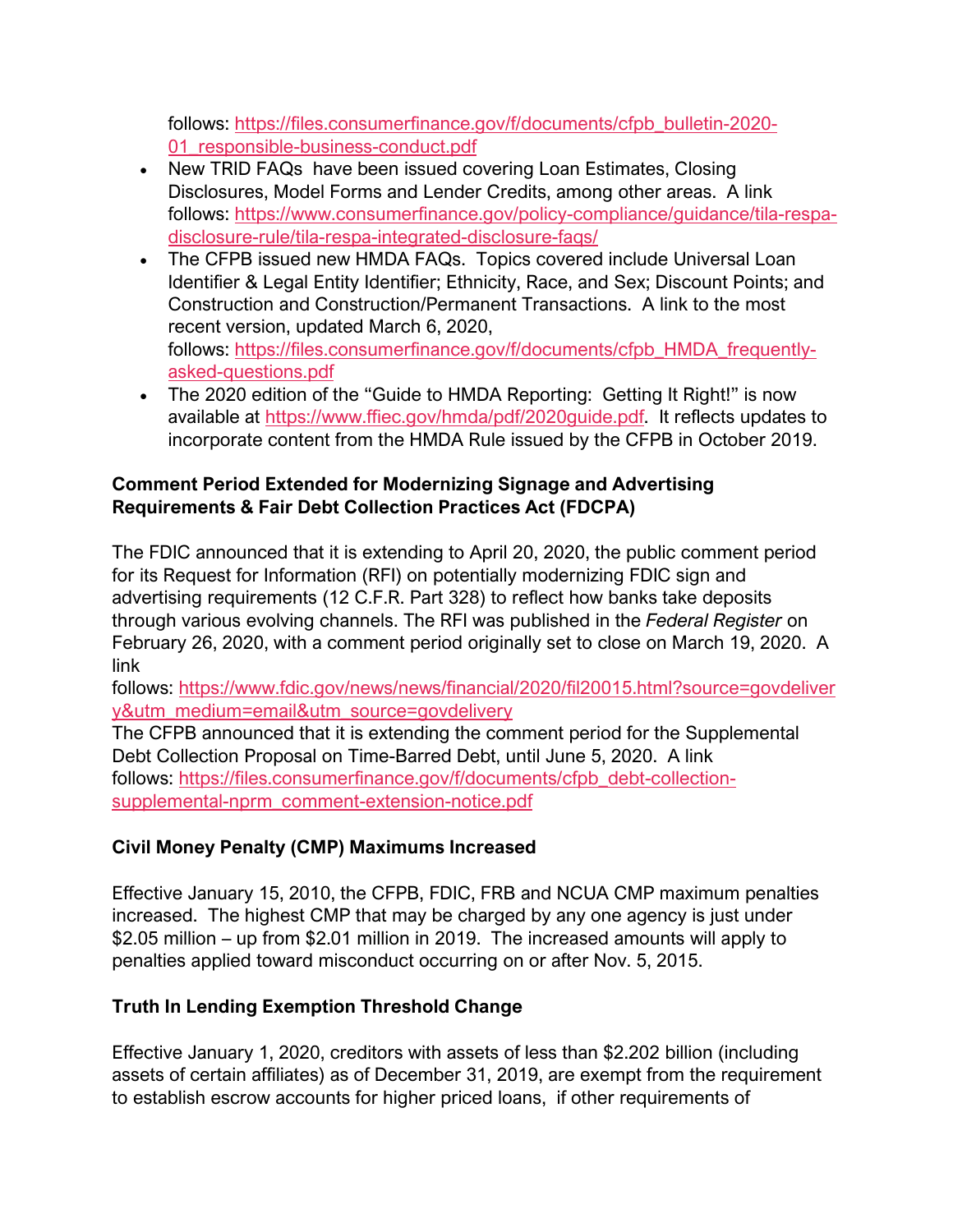#### Regulation Z are being met. A link

follows: [https://www.federalregister.gov/documents/2019/12/23/2019-27523/truth-in](https://www.federalregister.gov/documents/2019/12/23/2019-27523/truth-in-lending-act-regulation-z-adjustment-to-asset-size-exemption-threshold?utm_campaign=subscription+mailing+list&utm_source=federalregister.gov&utm_medium=email)[lending-act-regulation-z-adjustment-to-asset-size-exemption](https://www.federalregister.gov/documents/2019/12/23/2019-27523/truth-in-lending-act-regulation-z-adjustment-to-asset-size-exemption-threshold?utm_campaign=subscription+mailing+list&utm_source=federalregister.gov&utm_medium=email)[threshold?utm\\_campaign=subscription+mailing+list&utm\\_source=federalregister.gov&u](https://www.federalregister.gov/documents/2019/12/23/2019-27523/truth-in-lending-act-regulation-z-adjustment-to-asset-size-exemption-threshold?utm_campaign=subscription+mailing+list&utm_source=federalregister.gov&utm_medium=email) [tm\\_medium=email](https://www.federalregister.gov/documents/2019/12/23/2019-27523/truth-in-lending-act-regulation-z-adjustment-to-asset-size-exemption-threshold?utm_campaign=subscription+mailing+list&utm_source=federalregister.gov&utm_medium=email)

#### **FinCEN Issues Advisory on the FATF-Identified Jurisdictions with AML/CFT Deficiencies**

FinCEN issued an advisory to financial institutions regarding the Financial Action Task Force's (FATF) updated list of jurisdictions with strategic anti-money laundering and combating the financing of terrorism (AML/CFT) deficiencies. These changes may affect U.S. financial institutions' obligations and risk-based approaches regarding relevant jurisdictions. The advisory also reminds financial institutions of the status and obligations involving these jurisdictions. A link

follows: <https://www.fincen.gov/resources/advisories/fincen-advisory-fin-2020-a001>

#### **FTC Issues Annual Letter on FDCPA Activities**

The FTC shares enforcement responsibility for the Fair Debt Collection Practices Act (FDCPA) with the CFPB, which provides an annual report to Congress about debt collection practices. The FTC prepared and provided to the CFPB the annual report for 2019. The report concludes that during 2019, the FDIC:

- Filed or resolved law enforcement actions against 25 defendants and obtained more than \$24.7 million in judgments;
- Banned 23 companies and individuals who engaged in serious and repeated violations of law from ever working in debt collection again;
- Announced the return of \$516,000 to 3,977 consumers who lost money to an unlawful debt collection operation previously stopped by the FTC;
- Deployed educational materials to inform consumers about their rights and to educate debt collectors about their responsibilities under the FDCPA and FTC Act;
- Supplied more than 27,500 copies of a fotonovela (graphic novel) on debt collection, developed for Spanish speakers, to raise awareness about scams targeting the Latino community;
- Organized and cosponsored Common Ground conferences, bringing together law enforcement personnel, consumer advocates and community members to discuss consumer protection issues, including debt collection; and
- Hosted public forums on small business financing and credit reporting, which raised debt collection policy issues.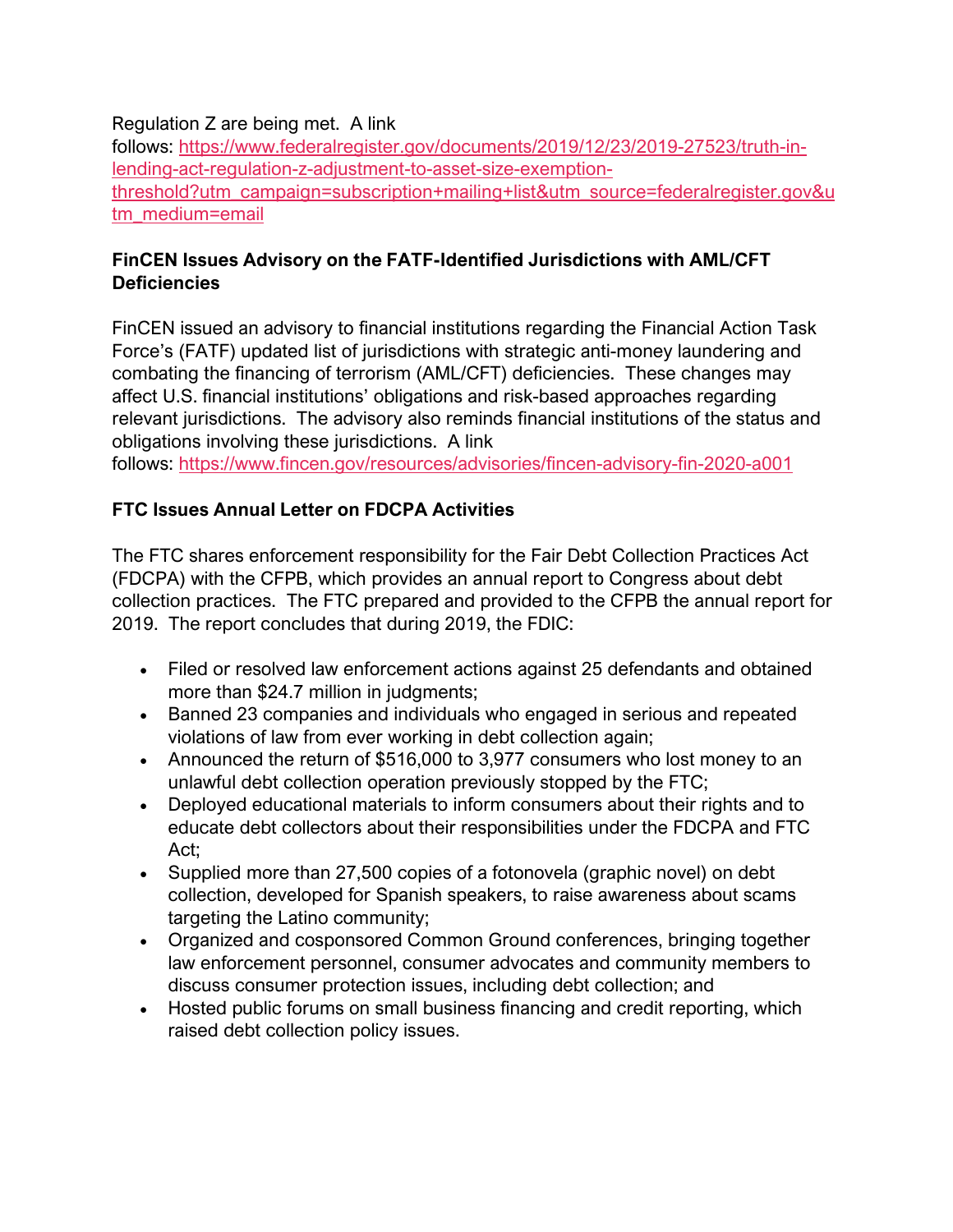A link follows: [https://www.ftc.gov/system/files/documents/reports/federal-trade](https://www.ftc.gov/system/files/documents/reports/federal-trade-commission-enforcement-fair-debt-collection-practices-act-calendar-2019-report-bureau/ftc_annual_report_re_fdcpa.pdf)[commission-enforcement-fair-debt-collection-practices-act-calendar-2019-report](https://www.ftc.gov/system/files/documents/reports/federal-trade-commission-enforcement-fair-debt-collection-practices-act-calendar-2019-report-bureau/ftc_annual_report_re_fdcpa.pdf)[bureau/ftc\\_annual\\_report\\_re\\_fdcpa.pdf](https://www.ftc.gov/system/files/documents/reports/federal-trade-commission-enforcement-fair-debt-collection-practices-act-calendar-2019-report-bureau/ftc_annual_report_re_fdcpa.pdf)

## **Top Frauds of 2019**

During 2019, the FTC received over 1.7 million fraud reports and returned slightly over \$230 million to consumers. Imposter, Social Security, and phone scams are the most common fraud types noted. Informational links follow: [https://www.consumer.ftc.gov/features/feature-0037-imposter](https://www.consumer.ftc.gov/features/feature-0037-imposter-scams)[scams;](https://www.consumer.ftc.gov/features/feature-0037-imposter-scams) <https://www.consumer.ftc.gov/articles/paying-scammers-gift-cards>

## **Grace Periods**

Regulatory agencies have extended grace periods for standard reporting, to include Call Reports and the HMDA LAR due March 1st of every year. Check with your local examiner for requirements specific to your jurisdiction.

## **CFPB Sues over Fair Credit Reporting, UDAAP and Telemarketing Sales Rule**

The CFPB recently filed suit against multiple firms and individuals allegedly involved in violations of the Fair Credit Reporting Act. Charges included illegally obtaining consumer reports, unlawful advance fees, and deceptive conduct. A link follows: [https://files.consumerfinance.gov/f/documents/cfpb\\_chou-team-realty-monster](https://files.consumerfinance.gov/f/documents/cfpb_chou-team-realty-monster-loans_complaint_2020-01.pdf.)[loans\\_complaint\\_2020-01.pdf.](https://files.consumerfinance.gov/f/documents/cfpb_chou-team-realty-monster-loans_complaint_2020-01.pdf.)

#### **Membership of CFPB Task Force on Federal Consumer Financial Law Announced**

This Task Force was established to conduct a thorough examination of our current regulatory framework and report on how we can improve federal consumer financial laws to benefit and protect consumers," said Director Kathleen L. Kraninger. Taskforce members are:

- J. Howard Beales, III, former Professor of Strategic Management and Public Policy at the George Washington University and former Director of the Bureau of Consumer Protection at the Federal Trade Commission;
- Thomas Durkin, Senior Economist (Retired) at the Federal Reserve Board;
- Jean Noonan, Partner at Hudson Cook, former General Counsel at the Farm Credit Administration, and former Associate Director of the Bureau of Consumer Protection's Credit Practice at the Federal Trade Commission; and
- Todd J. Zywicki, Professor of Law at George Mason University (GMU) Antonin Scalia Law School, Senior Fellow of the Cato Institute, and former Executive Director of the GMU Law and Economics Center.